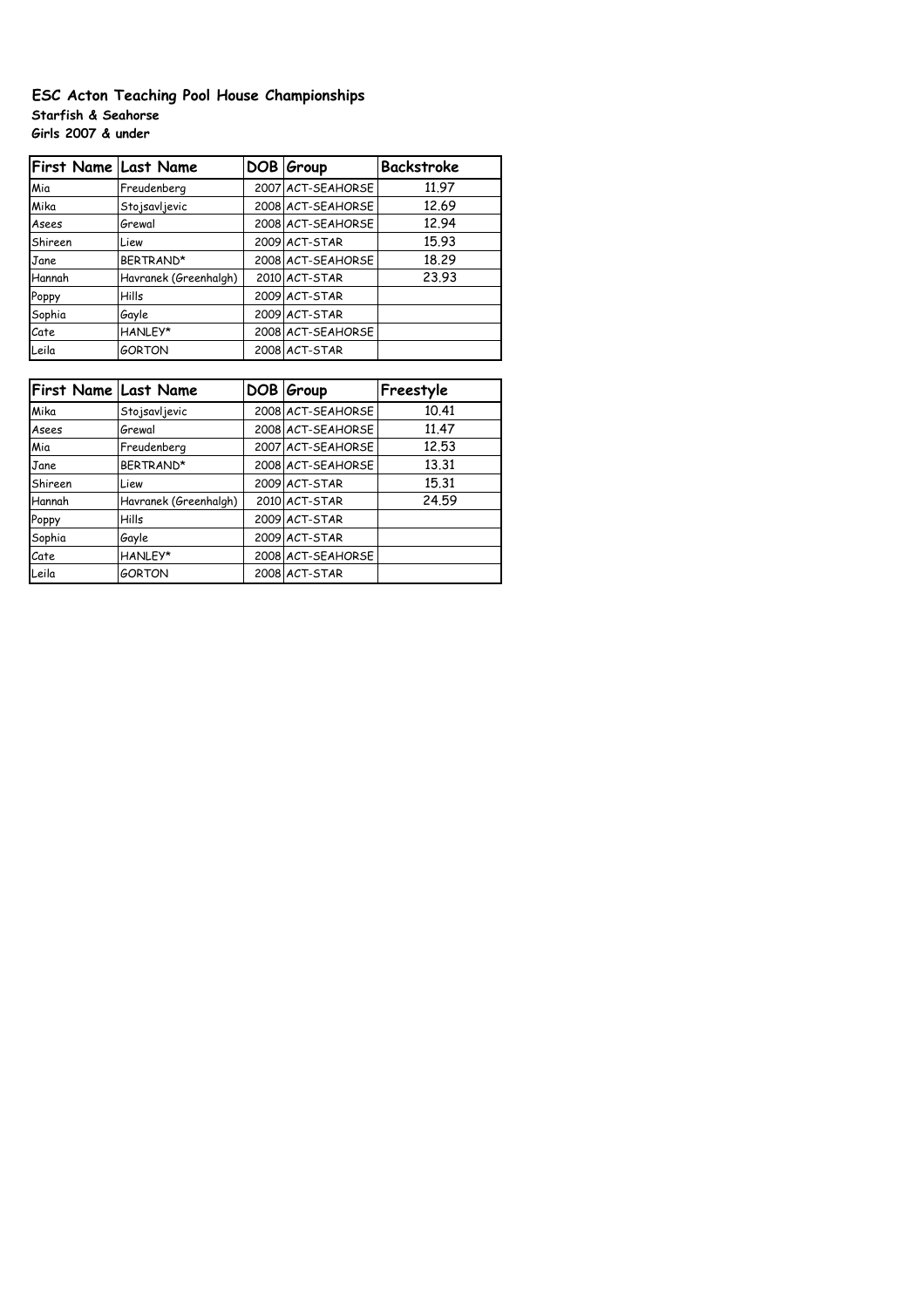#### **Starfish & Seahorse Boys 2007 & under**

| First Name Last Name |                  | DOB Group         | Backstroke |
|----------------------|------------------|-------------------|------------|
|                      |                  |                   |            |
| Alexandros           | Savvanidis*      | 2008 ACT-SEAHORSE | 12.94      |
| Eduard               | GERARD HAY-BROWN | 2009 ACT-SEAHORSE | 13.27      |
| Andrej               | CFRIC            | 2009 ACT-SEAHORSE | 13.57      |
| Daniele              | FEO-ISAAC        | 2010 ACT-SEAHORSE | 14.03      |
| Barney               | <b>GRIFFITHS</b> | 2009 ACT-SEAHORSE | 14.06      |
| Reuben               | OVINGTON         | 2008 ACT-SEAHORSE | 14.63      |
| Noah                 | Malley           | 2008 ACT-SEAHORSE | 15.59      |
| Patrick              | Keating          | 2010 ACT-STAR     | 15.9       |
| Wojtek               | Reniec           | 2007 ACT-STAR     | 16.09      |
| Nicholas             | SAJADI           | 2008 ACT-SEAHORSE | 17.43      |
| Elias                | SHAZADDHA        | 2009 ACT-SEAHORSE | 18.9       |
| Pietro               | CLERICI/TAVEGGIA | 2007 ACT-SEAHORSE | 20.47      |
| Henry                | <b>MANNERS</b>   | 2009 ACT-SEAHORSE | 21.32      |
| Aleksander           | Tomaszewski      | 2008 ACT-STAR     | 23.44      |
| Uche                 | Obiamiwe         | 2010 ACT-STAR     |            |
| Kuba                 | Mydlarski        | 2009 ACT-STAR     |            |
| Daniel               | <b>BATHULA</b>   | 2009 ACT-STAR     |            |
| Alexander            | <b>BIDWELL</b>   | 2009 ACT-SEAHORSE |            |
| <b>Elliott</b>       | <b>LAMBAKIS</b>  | 2009 ACT-SEAHORSE |            |
| William              | <b>PYF</b>       | 2008 ACT-SEAHORSE |            |
| Alex                 | Wan              | 2008 ACT-SEAHORSE |            |
| <b>Atticus</b>       | Haynes           | 2008 ACT-SEAHORSE |            |
| Remy                 | Duane            | 2007 ACT-SEAHORSE |            |

| First Name Last Name |                  | DOB Group         | Freestyle |
|----------------------|------------------|-------------------|-----------|
| Reuben               | OVINGTON         | 2008 ACT-SEAHORSE | 9.87      |
| Alexandros           | Savvanidis*      | 2008 ACT-SEAHORSE | 11.00     |
| Noah                 | Malley           | 2008 ACT-SEAHORSE | 11,87     |
| Barney               | GRIFFITHS        | 2009 ACT-SEAHORSE | 12,00     |
| Andrej               | CERIC            | 2009 ACT-SEAHORSE | 12,35     |
| Daniele              | FEO-ISAAC        | 2010 ACT-SEAHORSE | 13.91     |
| Wojtek               | Reniec           | 2007 ACT-STAR     | 14.34     |
| Eduard               | GERARD HAY-BROWN | 2009 ACT-SEAHORSE | 14.59     |
| Patrick              | Keating          | 2010 ACT-STAR     | 14,81     |
| Aleksander           | Tomaszewski      | 2008 ACT-STAR     | 16.37     |
| Elias                | SHAZADDHA        | 2009 ACT-SEAHORSE | 17.72     |
| Nicholas             | SAJADI           | 2008 ACT-SEAHORSE | 18.50     |
| Pietro               | CLERICI/TAVEGGIA | 2007 ACT-SEAHORSE | 19.22     |
| Henry                | <b>MANNERS</b>   | 2009 ACT-SEAHORSE | 22,73     |
| Uche                 | Obiamiwe         | 2010 ACT-STAR     |           |
| Kuba                 | Mydlarski        | 2009 ACT-STAR     |           |
| Daniel               | <b>BATHULA</b>   | 2009 ACT-STAR     |           |
| Alexander            | <b>BIDWELL</b>   | 2009 ACT-SEAHORSE |           |
| <b>Elliott</b>       | LAMBAKIS         | 2009 ACT-SEAHORSE |           |
| William              | PYE              | 2008 ACT-SEAHORSE |           |
| Alex                 | Wan              | 2008 ACT-SEAHORSE |           |
| <b>Atticus</b>       | Haynes           | 2008 ACT-SEAHORSE |           |
| Remy                 | Duane            | 2007 ACT-SEAHORSE |           |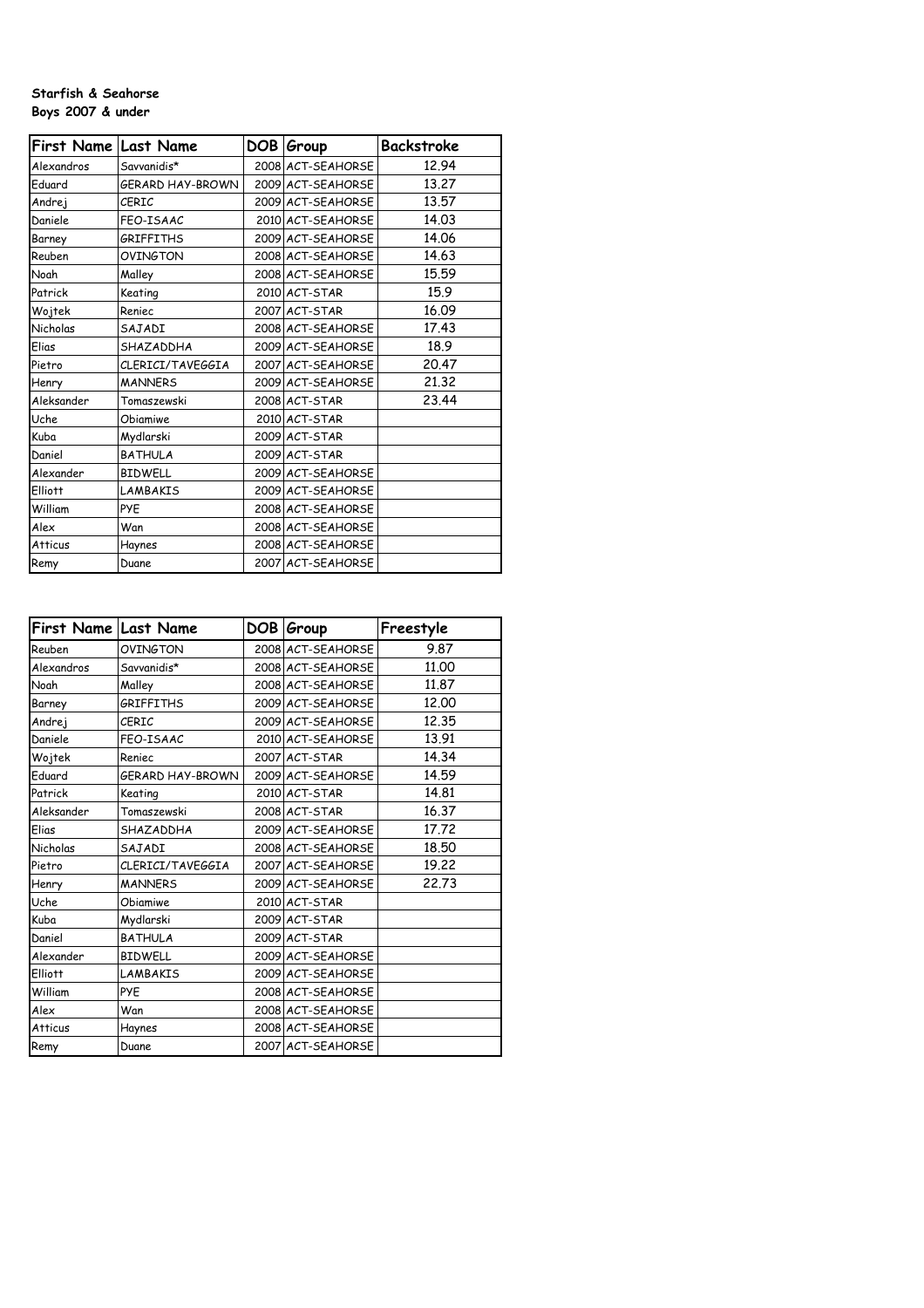## **Starfish & Seahorse Boys 2006 & over**

| First Name Last Name |                                   | DOB Group         | Backstroke |
|----------------------|-----------------------------------|-------------------|------------|
| Kacper               | Bialek/Cholewinska                | 2006 ACT-SEAHORSE | 13.12      |
|                      | Leonardo Cesar   Martinez Davydov | 2005 ACT-SEAHORSE | 13.90      |
| Thomas               | PYF                               | 2006 ACT-SEAHORSE |            |
| Nathan               | Woodhouse                         | 2003 ACT-SEAHORSE |            |

| First Name Last Name |                                   | DOB Group         | Freestyle |
|----------------------|-----------------------------------|-------------------|-----------|
|                      | Leonardo Cesar   Martinez Davydov | 2005 ACT-SEAHORSE | 11.43     |
| Kacper               | Bialek/Cholewinska                | 2006 ACT-SEAHORSE | 11.60     |
| Thomas               | PYF                               | 2006 ACT-SEAHORSE |           |
| Nathan               | Woodhouse                         | 2003 ACT-SEAHORSE |           |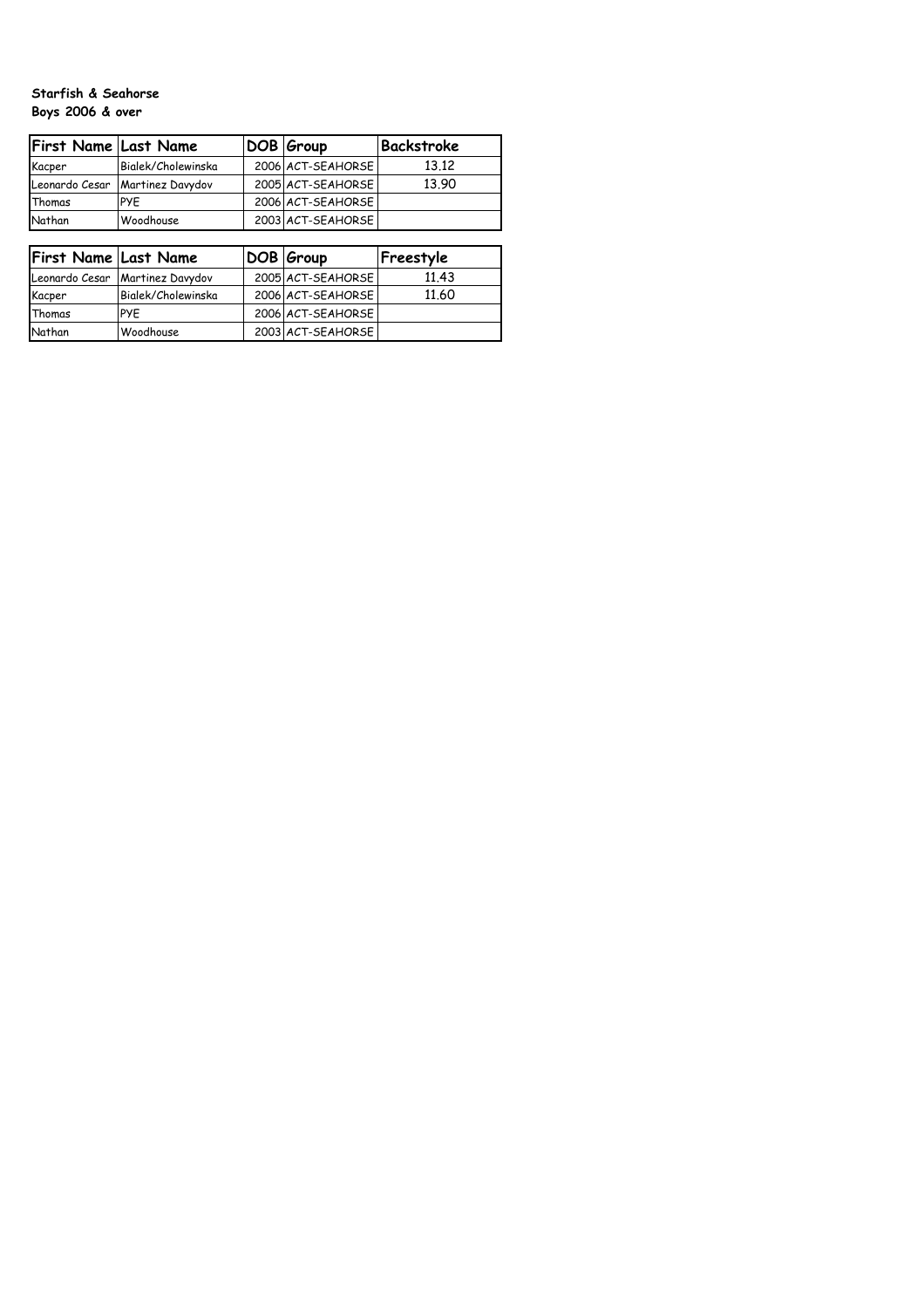#### **Goldfish & Rainbowfish Girls 2007 & under**

| First Name Last Name |                 | DOB Group     | 25m Backstroke |
|----------------------|-----------------|---------------|----------------|
| Amaya                | Raza            | 2008 ACT-RBF  | 27.13          |
| Saanvi               | <b>ALLADA</b>   | 2007 ACT-RBF  | 29.22          |
| Poppy                | McMennemin      | 2007 ACT-RBF  | 29.53          |
| Myriam               | Grant           | 2007 ACT-RBF  | 30.06          |
| Anastasia            | <b>PANOVIC</b>  | 2008 ACT-RBF  | 34.12          |
| Mia                  | Rasmussen       | 2009 ACT-GOLD | 37,00          |
| Zofia                | <b>BOCZKAJA</b> | 2008 ACT-GOLD |                |
| Leonie-Celeste       | <b>BARRAK</b>   | 2007 ACT-GOLD |                |
| Isabella             | Markou          | 2007 ACT-RBF  |                |
| Imogen               | <b>WAN</b>      | 2007 ACT-RBF  |                |
| Josephine            | WILKINS*        | 2007 ACT-RBF  |                |

| First Name Last Name |                 | DOB Group     | 25m Freestyle |
|----------------------|-----------------|---------------|---------------|
| Amaya                | Raza            | 2008 ACT-RBF  | 24.44         |
| Saanvi               | <b>ALLADA</b>   | 2007 ACT-RBF  | 27,82         |
| Myriam               | Grant           | 2007 ACT-RBF  | 28.94         |
| Anastasia            | PANOVIC         | 2008 ACT-RBF  | 29.31         |
| Poppy                | McMennemin      | 2007 ACT-RBF  | 29.94         |
| Mia                  | Rasmussen       | 2009 ACT-GOLD | 31,10         |
| Zofia                | <b>BOCZKAJA</b> | 2008 ACT-GOLD |               |
| Leonie-Celeste       | <b>BARRAK</b>   | 2007 ACT-GOLD |               |
| Isabella             | Markou          | 2007 ACT-RBF  |               |
| Imogen               | <b>WAN</b>      | 2007 ACT-RBF  |               |
| Josephine            | WILKINS*        | 2007 ACT-RBF  |               |

| <b>First Name Last Name</b> |                 | DOB Group     | 25m Breastroke |
|-----------------------------|-----------------|---------------|----------------|
| Poppy                       | McMennemin      | 2007 ACT-RBF  | 34.87          |
| Anastasia                   | PANOVIC         | 2008 ACT-RBF  | 36.06          |
| Myriam                      | Grant           | 2007 ACT-RBF  | 37.00          |
| Amaya                       | Raza            | 2008 ACT-RBF  | 37.09          |
| Saanvi                      | <b>ALLADA</b>   | 2007 ACT-RBF  | 40.06          |
| Mia                         | Rasmussen       | 2009 ACT-GOLD | 41.06          |
| Zofia                       | <b>BOCZKAJA</b> | 2008 ACT-GOLD |                |
| Leonie-Celeste              | <b>BARRAK</b>   | 2007 ACT-GOLD |                |
| Isabella                    | Markou          | 2007 ACT-RBF  |                |
| Imogen                      | <b>WAN</b>      | 2007 ACT-RBF  |                |
| Josephine                   | WILKINS*        | 2007 ACT-RBF  |                |

| <b>First Name Last Name</b> |                 | DOB Group     | 25m Fly |
|-----------------------------|-----------------|---------------|---------|
| Amaya                       | Raza            | 2008 ACT-RBF  | 32.85   |
| Anastasia                   | PANOVIC         | 2008 ACT-RBF  | 35.56   |
| Myriam                      | Grant           | 2007 ACT-RBF  | 35.78   |
| Saanvi                      | <b>ALLADA</b>   | 2007 ACT-RBF  | 38.90   |
| Poppy                       | McMennemin      | 2007 ACT-RBF  | 42.47   |
| Mia                         | Rasmussen       | 2009 ACT-GOLD |         |
| Zofia                       | <b>BOCZKAJA</b> | 2008 ACT-GOLD |         |
| Leonie-Celeste              | <b>BARRAK</b>   | 2007 ACT-GOLD |         |
| <b>Tsabella</b>             | Markou          | 2007 ACT-RBF  |         |
| Imogen                      | <b>WAN</b>      | 2007 ACT-RBF  |         |
| Josephine                   | WILKINS*        | 2007 ACT-RBF  |         |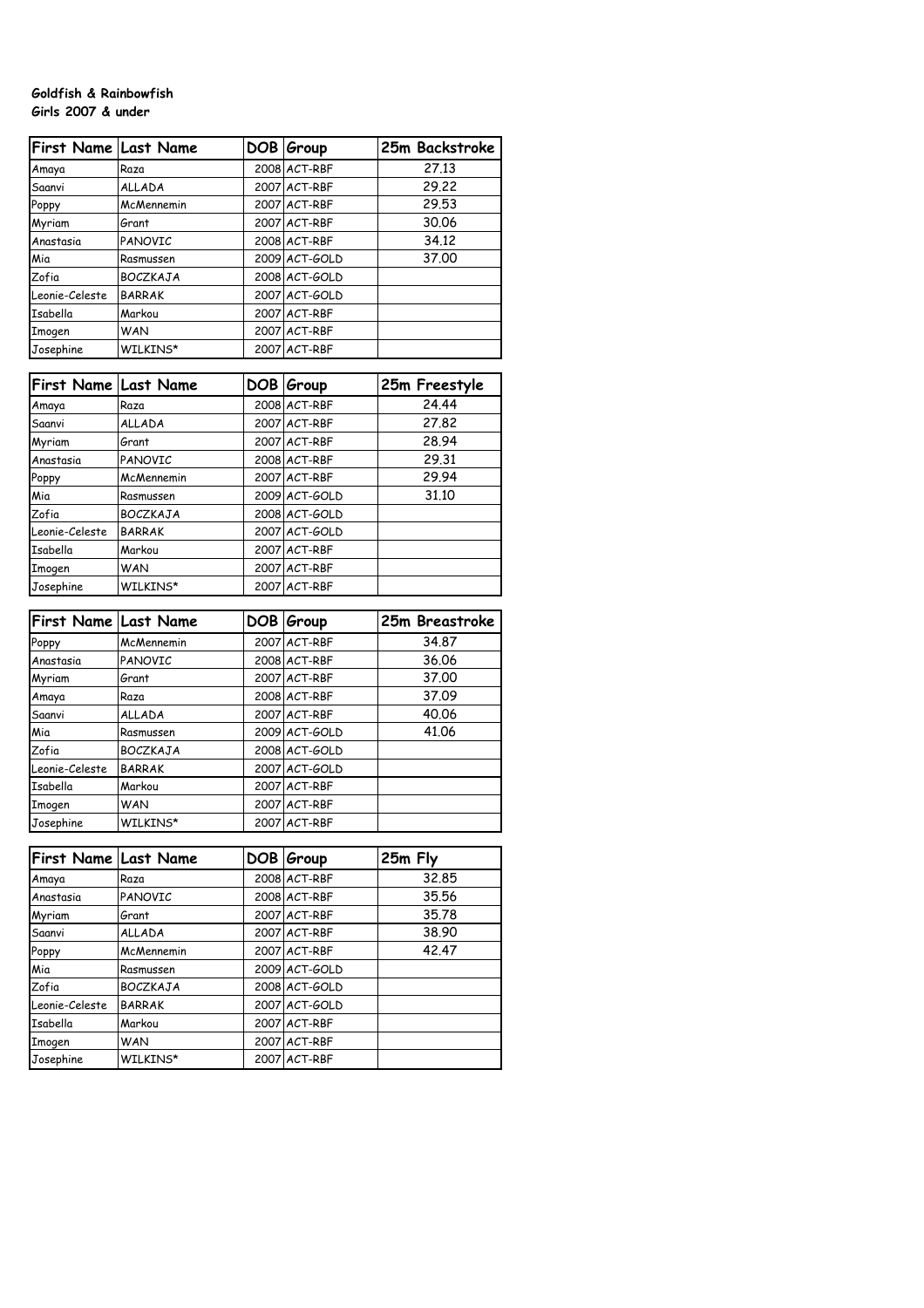### **Goldfish & Rainbowfish Girls 2006 & over**

| <b>First Name Last Name</b> |                   | DOB Group     | 25m Backstroke |
|-----------------------------|-------------------|---------------|----------------|
| Ambar                       | Grewal            | 2006 ACT-GOLD | 26.18          |
| Isabella                    | Warrillow         | 2005 ACT-RBF  | 27.84          |
| Samantha                    | Carrasquilla/Mike | 2006 ACT-RBF  | 33.60          |
| Nicole                      | <b>BOCZKAJA</b>   | 2006 ACT-GOLD |                |
| Sadaf                       | SHARIFFE*         | 2005 ACT-RBF  |                |
| Jenny                       | <b>Botsis</b>     | 2004 ACT-RBF  |                |

| First Name Last Name |                   |      | DOB Group     | 25m Freestyle  |
|----------------------|-------------------|------|---------------|----------------|
| Ambar                | Grewal            |      | 2006 ACT-GOLD | 24.63          |
| Isabella             | Warrillow         |      | 2005 ACT-RBF  | 26.53          |
| Samantha             | Carrasquilla/Mike |      | 2006 ACT-RBF  | 32.06          |
| Nicole               | <b>BOCZKAJA</b>   |      | 2006 ACT-GOLD |                |
| Sadaf                | SHARIFFE*         |      | 2005 ACT-RBF  |                |
| Jenny                | Botsis            |      | 2004 ACT-RBF  |                |
|                      |                   |      |               |                |
| First Name Last Name |                   | DOB. | Group         | 25m Breastroke |
| Isabella             | Warrillow         |      | 2005 ACT-RBF  | 29.22          |
| Samantha             | Carrasquilla/Mike |      | 2006 ACT-RBF  | 41.53          |
| Ambar                | Grewal            |      | 2006 ACT-GOLD | 41.79          |
| Nicole               | <b>BOCZKAJA</b>   |      | 2006 ACT-GOLD |                |
| Sadaf                | SHARIFFE*         |      | 2005 ACT-RBF  |                |
| Jenny                | Botsis            |      | 2004 ACT-RBF  |                |

| <b>First Name Last Name</b> |                   | DOB Group     | 25m Fly |
|-----------------------------|-------------------|---------------|---------|
| Isabella                    | Warrillow         | 2005 ACT-RBF  | 36.07   |
| Ambar                       | Grewal            | 2006 ACT-GOLD | 44.03   |
| Samantha                    | Carrasquilla/Mike | 2006 ACT-RBF  | 46.82   |
| Nicole                      | <b>BOCZKAJA</b>   | 2006 ACT-GOLD |         |
| Sadaf                       | SHARIFFE*         | 2005 ACT-RBF  |         |
| Jenny                       | <b>Botsis</b>     | 2004 ACT-RBF  |         |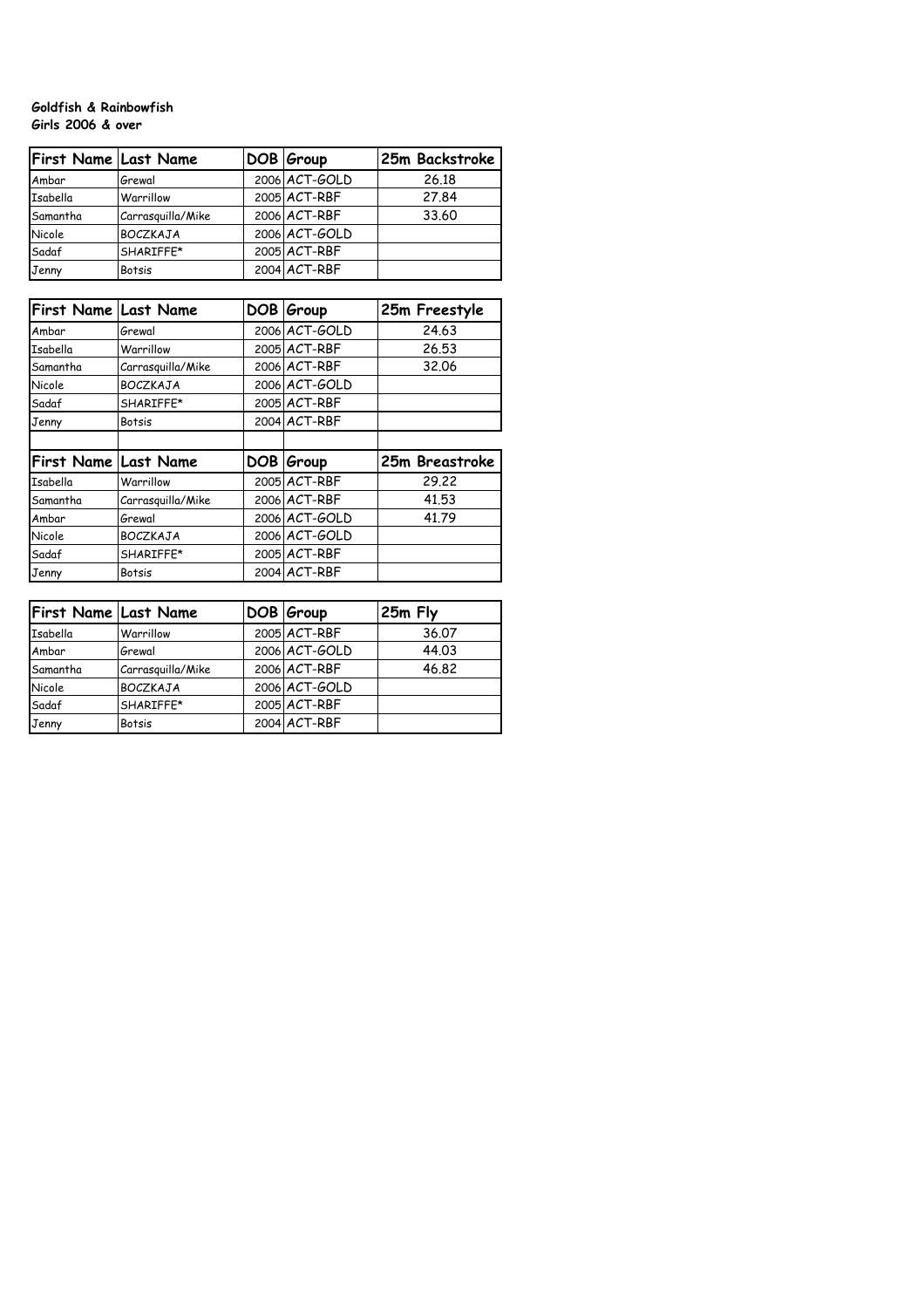## **Goldfish & Rainbowfish Boys 2007 & under**

| First Name Last Name |                         | DOB Group     | 25m Backstroke |
|----------------------|-------------------------|---------------|----------------|
| Joe                  | Havranek (Greenhalgh)   | 2008 ACT-RBF  | 26.50          |
| Karthik              | <b>ATHREYE</b>          | 2008 ACT-GOLD | 27.84          |
| Louis                | <b>GERARD HAY-BROWN</b> | 2008 ACT-GOLD | 29.22          |
| Finley               | <b>BRUCE</b>            | 2007 ACT-GOLD | 29.31          |
| Alessandro           | <b>KENNY</b>            | 2008 ACT-GOLD | 29.60          |
| Daniel               | Jansen                  | 2008 ACT-GOLD |                |

| <b>First Name Last Name</b> |                         | DOB Group     | 25m Freestyle |
|-----------------------------|-------------------------|---------------|---------------|
| Alessandro                  | <b>KENNY</b>            | 2008 ACT-GOLD | 22.96         |
| Joe                         | Havranek (Greenhalgh)   | 2008 ACT-RBF  | 26.18         |
| Finley                      | <b>BRUCE</b>            | 2007 ACT-GOLD | 27.28         |
| Karthik                     | <b>ATHREYE</b>          | 2008 ACT-GOLD | 27.85         |
| Louis                       | <b>GERARD HAY-BROWN</b> | 2008 ACT-GOLD | 30.94         |
| Daniel                      | Jansen                  | 2008 ACT-GOLD |               |

| First Name Last Name |                       | DOB Group         | 25m Breastroke |
|----------------------|-----------------------|-------------------|----------------|
| Joe                  | Havranek (Greenhalgh) | $2008$ $AC$ T-RBF | 33.15          |
| Karthik              | <b>ATHREYE</b>        | 2008 ACT-GOLD     | 36.94          |
| Alessandro           | <b>KENNY</b>          | 2008 ACT-GOLD     | 37.00          |
| Louis                | GERARD HAY-BROWN      | 2008 ACT-GOLD     | 38.47          |
| Finley               | <b>BRUCE</b>          | 2007 ACT-GOLD     | 43.81          |
| Daniel               | Jansen                | 2008 ACT-GOLD     |                |

| <b>First Name Last Name</b> |                       | DOB Group         | 25m Fly |
|-----------------------------|-----------------------|-------------------|---------|
| Joe                         | Havranek (Greenhalgh) | $2008$ $AC$ T-RBF | 33.53   |
| Karthik                     | <b>ATHREYE</b>        | $2008$ $ACT-GOLD$ | 39.32   |
| Alessandro                  | <b>KENNY</b>          | $2008$ $ACT-GOLD$ | 41.57   |
| Louis                       | GERARD HAY-BROWN      | $2008$ $ACT-GOLD$ | 41.63   |
| Finley                      | <b>BRUCE</b>          | 2007 ACT-GOLD     | 44.06   |
| Daniel                      | <b>Jansen</b>         | 2008 ACT-GOLD     |         |